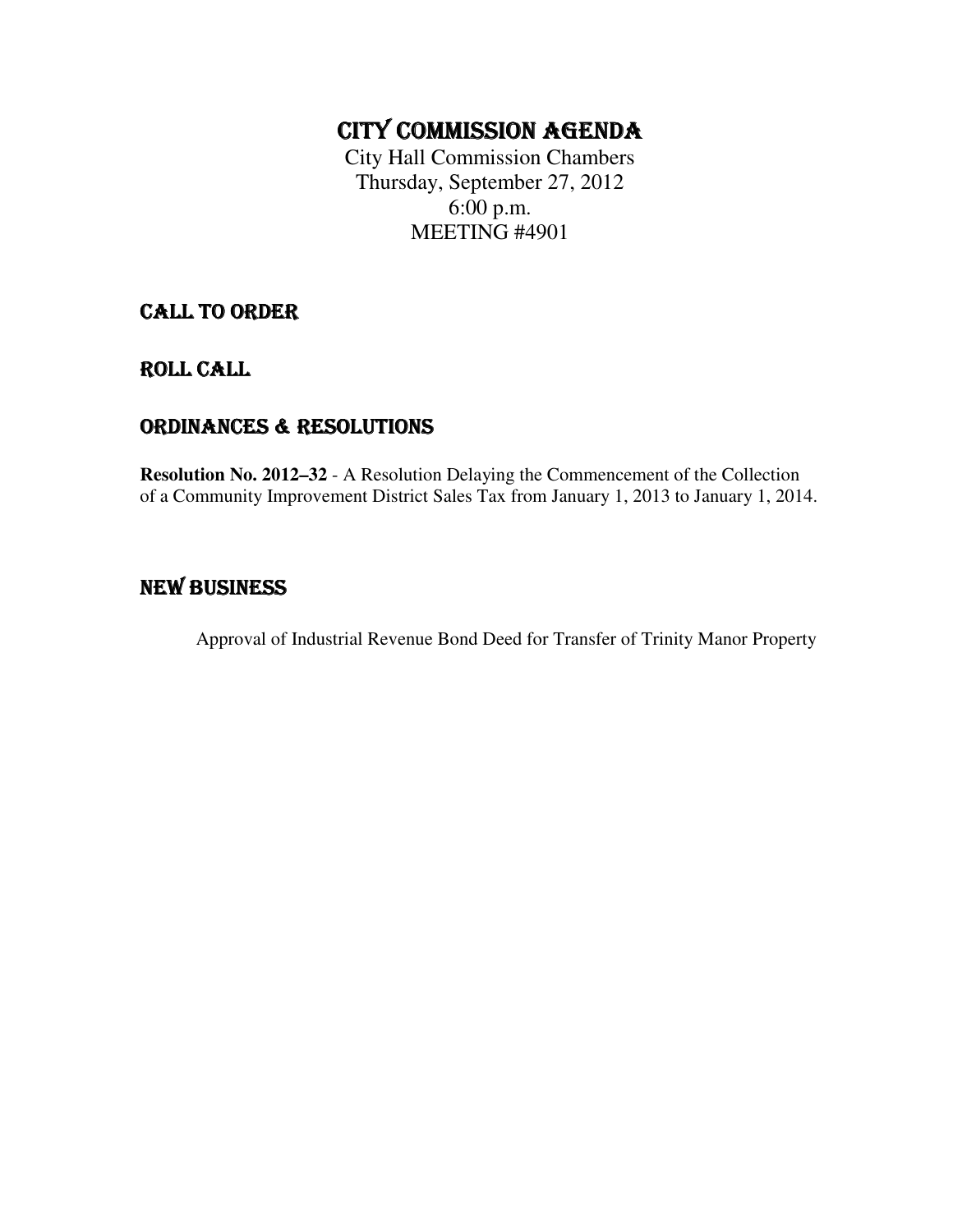#### **RESOLUTION NO. 2012-32**

#### A RESOLUTION DELAYING THE COMMENCEMENT OF THE COLLECTION OF A COMMUNITY IMPROVEMENT DISTRICT SALES TAX FROM JANUARY 1, 2013 TO JANUARY 1, 2014.

 WHEREAS, on June 7, 2010, the Governing Body of the City of Dodge City, Kansas (the "City") passed Ordinance No. 3429 making findings as to the advisability of and creating a community improvement district more particularly described therein (the "Santa Fe Plaza CID"), authorizing certain projects relating thereto, approving the estimated cost of such projects, authorizing the imposition of a community improvement district sales tax within the community improvement district, and providing the proposed method and amount of financing; and

 WHEREAS, Section 6 of Ordinance No. 3429 provided that the community improvement district sales tax would commence on January 1, 2011 or any other effective date the City may approve by resolution if a change in the effective date was requested by the party that petitioned to create such community improvement district (the "Petitioner"); and

 WHEREAS, on December 17, 2010, the City received a Request for Delay of Community Improvement District Sales Tax Effective Date from January 1, 2011 to July 1, 2011 executed by the Petitioner, which Request was granted by Resolution No. 2010-32; and

 WHEREAS, on April 8, 2011, the City received a Request for Delay of Community Improvement District Sales Tax Effective Date from July 1, 2011 to January 1, 2012 executed by the Petitioner, which Request was granted by Resolution No. 2011-14; and

 WHEREAS, on September 30, 2011, the City received a Request for Delay of Community Improvement District Sales Tax Effective Date from January 1, 2012 to January 1, 2013 executed by the Petitioner, which Request was granted by Resolution No. 2011-26; and

 WHEREAS, on September 24, 2012, the City received a Request for Delay of Community Improvement District Sales Tax Effective Date from January 1, 2013 to January 1, 2014 executed by the Petitioner; and

 WHEREAS, such Request for Delay was signed by the owners of all the real property within the community improvement district; and

 WHEREAS, the City hereby finds that it is appropriate to temporarily delay the effective date of the collection of community improvement district sales tax within the Santa Fe Plaza CID based

on the receipt of such Request for Delay.